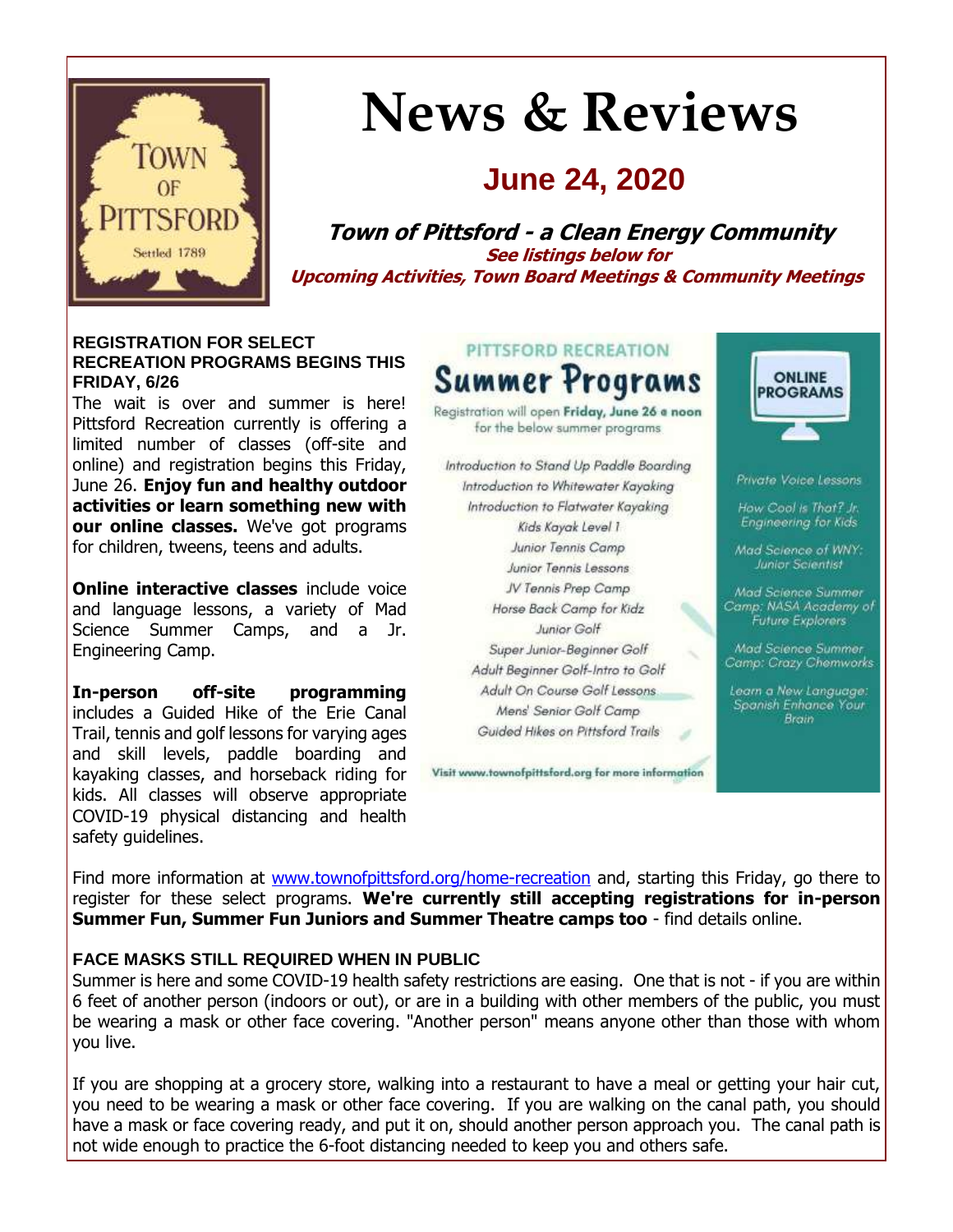For the past three months we've all been working together to keep the pandemic from spreading beyond our means to contain it. Halting our efforts now exposes us to the very risk we have worked so hard to avoid. Please - for yourself, for others, for reaching more quickly a future where we won't need masks wear you mask when in public.

#### **FIREWORKS PROHIBITED - CALL 911 TO REPORT VIOLATIONS**

Please note that public and private fireworks events in the Town of Pittsford require a permit issued by the Town. This applies to all fireworks, not just aerial fireworks. The Town has not issued permits for the use of fireworks during the COVID-19 crisis. The Town has not issued any fireworks permit whatsoever since last year, for an event on New Years' Eve. Any fireworks you may have heard or seen in recent weeks were being used illegally.

The Town will not be issuing fireworks permits until further notice, because of the propensity of fireworks displays to attract crowds, among other reasons. If the Town does issue a permit for fireworks in the future, appropriate public notice will be made in advance per our existing process. Please call the Monroe County Sheriff's Office at 911 if you hear or see fireworks during the virus lockdown.

#### **NEW EVENT COMING: FOOD TRUCK WEDNESDAYS AT THE COMMUNITY CENTER**

The Spiegel Pittsford Community Center will hold "Food Truck Wednesdays" each Wednesday evening from 5:00 - 8:00pm (or until menu items are sold out), July 8 through August 26.

A different food truck will be featured each week offering items for sale at the Community Center. **Macarollin** will be joining us on **July 8**, bringing a range of **delicious and unique macaroni and cheese dishes**! Vendors and menus will be listed in advance each week on the Pittsford Recreation Facebook page and in the Town eNews.

Be sure to join us - it's a fun and easy dinner option! Park in the Community Center parking lot and get your food to go or eat in the green space with family and friends. Please note all attendees are expected to observe appropriate physical distancing and health safety protocols. The Spiegel Pittsford Community Center is located at 35 Lincoln Avenue. We look forward to seeing you there!

#### **LIBRARY PAGE TURNER ADVENTURES BEGIN JUNE 29!**

Great news for families! The Pittsford Community Library is offering Page Turner Adventures - five actionpacked weeks of virtual fun. Staring Monday, June 29, enjoy shows (on Mondays and Fridays), crafts and projects (on Tuesdays), interviews and activities with authors and illustrators (on Wednesdays) and crafts and activities for tweens (on Thursdays).

Our Librarians have put together bags of craft materials for each Tuesday and Thursday craft. Participants can order and pick up kits in advance via the Library's curbside pickup service. Request the kit based on your child's age - Page Turner Kits are available for grades K-2 or grades 3-5 each week.

Each Page Turner Adventure will begin at 10:00am, Monday through Friday. Check the Library's Facebook page each day for the password that will give you access to the fun! Instructions and video will be posted as well. Get ready for a summer full of adventures!

The Pittsford Community Library is located at 24 State Street. Find Curbside Pickup information at [www.bit.ly/your-library-at-home.](http://r20.rs6.net/tn.jsp?f=001oFsxeJAhi5itpVtVLQ6JhGuZqjBD74tzjUa7j-RL_qYBmPozJUAzYBW1dmvsag-eCqbLhbcY2YSrG_bbSkeM_3OmrKxiyGl6ZLc7xHxffj2wS5qhqFtJKfcUe2yS66QTMBgRDeA9vg2sEnlpDSEcvL3UCtV7D0dN_wtI3ypu5zIlMCpZSEOcSdddZ4gy4jaaN-WooFDbIQip7_q_aWNl8CAQvawFhrJKgFQzECpWhYNVZN3ME2Pb53WvvoYdsOGP7SlbxNEHoDJpvfFkKlHJtmc52hu0US8nYbPCOcvE5msCuqvASw9qBw==&c=EhzlqT13_gbDl7cIaMBbQYYCZqkKytkygVs8wdT_apQX604r4U179g==&ch=L0e1_i6GB-hV70Umk1Pndi5EktvEwwQNw9UPVez3nGBSCmJVlvsmyw==)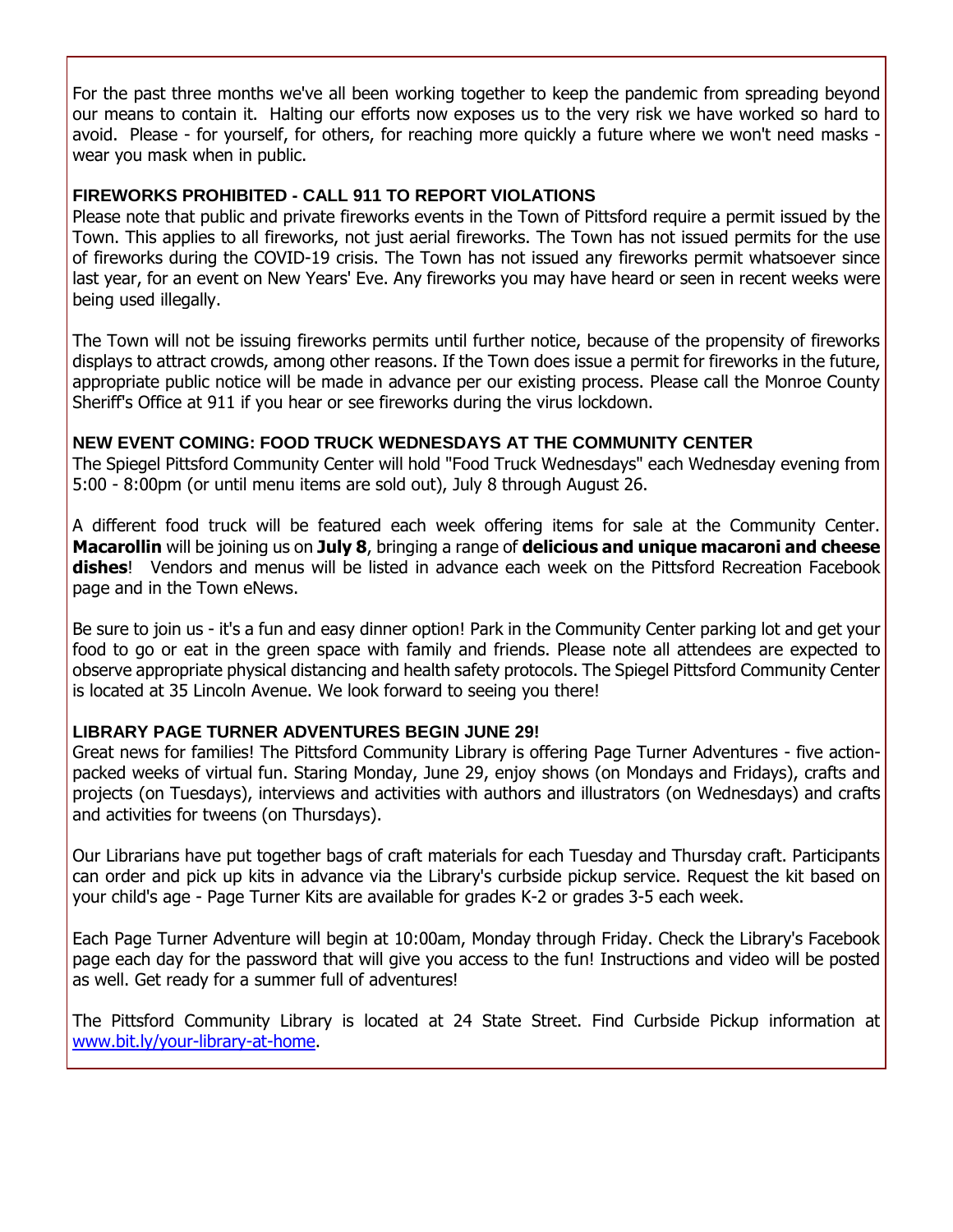

#### **REMINDERS**

#### **COUNTY'S MOBILE DMV IN PITTSFORD CLOSED; MOBILE PASSPORT ALSO CLOSED**

A reminder that the County has suspended until further notice Mobile DMV service at Pittsford Town Court and Passport Services at Town Hall. County Mobile services in Pittsford are expected to remain closed through the end of the year. Per the NYS Department of Motor Vehicles, all driver licenses, learner permits, non-driver identification cards, vehicle registrations and vehicle inspections scheduled to expire on or after March 1, 2020 are extended until further notice and all temporary registration documents are valid until further notice. This extension does NOT apply to insurance coverage - motor vehicle liability insurance coverage must be maintained at all times during the extension period. Find updated information for Monroe County DMV here [https://www2.monroecounty.gov/clerk-COVID-19.](http://r20.rs6.net/tn.jsp?f=001oFsxeJAhi5itpVtVLQ6JhGuZqjBD74tzjUa7j-RL_qYBmPozJUAzYIqLAHzP1pnqDuXV69Wc_ZFGcz2oTOJYcA4AUtRcSTV0x38Mut0jB9epCs5v6Lm6eNFPbFMotpCbxgZ9MB_LIMGbPo6qTvPZu2S3_HiV70p-6qmbqkIM74XIQGRLGQcGAtrYRfxg9SgxjOaiib7Js2q0kN5X_Hskema4iOB8O595RJteRimD6IadbGrHJytI2jHndHJfOfunkkHuqLRp6xR_J4uz7L4bKtxk38fVuFKpArALGauxxYRaXCZpAbqy980t_77CX60g&c=EhzlqT13_gbDl7cIaMBbQYYCZqkKytkygVs8wdT_apQX604r4U179g==&ch=L0e1_i6GB-hV70Umk1Pndi5EktvEwwQNw9UPVez3nGBSCmJVlvsmyw==)

#### **JUNE SUMMER CONCERTS CANCELED**

#### **July and August concerts remain tentatively scheduled**

In accordance with State COVID-19 social distancing and health safety protocols, and NY Forward reopening guidelines, the Town of Pittsford has canceled the June performances for its Friday night Summer Concert Series. The concert series is typically held along the canal in Carpenter Park at the Port of Pittsford. Concert dates in July and August remain tentatively scheduled. Updates will be posted on the Town events page [www.townofpittsford.org/community-events](http://r20.rs6.net/tn.jsp?f=001oFsxeJAhi5itpVtVLQ6JhGuZqjBD74tzjUa7j-RL_qYBmPozJUAzYIy2VXObJ15jphtPhLFEHLSqs_6H-YK_KjnurOxo-5JEwgNOSYlQ31NcFeVX0PkfKSypo7AmKV_1yCaeSLLpb1s-hrT5ZT3WMdW9dCgLG9cPO7zIwbYuu9NSgvA2bLznN_JAHaNLxNgPyFYFdkRhjTFuBbXqRNamVjE69O3jbmNI0wxFQzFuv6jgc56-iqacqzoAIx--JT4Zd1ZpfpE0DQ9x0n09k_7wrJIz-pMnUetbjjqQe8u07FBBSGPudfjQ6rZRhIZ7Zq0N&c=EhzlqT13_gbDl7cIaMBbQYYCZqkKytkygVs8wdT_apQX604r4U179g==&ch=L0e1_i6GB-hV70Umk1Pndi5EktvEwwQNw9UPVez3nGBSCmJVlvsmyw==) once we receive guidance from the State.

#### **PAVING WORK ON JEFFERSON RD/RT 96 FROM MITCHELL RD, PITTSFORD TO GARNSEY RD, PERINTON**

The NY State Department of Transportation (NYSDOT) began night time milling, paving and minor repair work on Jefferson Road (Route 96) as of June 15. The work will take place from Mitchell Road in Pittsford to Garnsey Road in Perinton. The project is expected to have very little impact on traffic as the most intensive work will be completed at night. Milling and paving is scheduled to take place through mid-July. Restoration, replacement signage and guiderail replacement is expected to be completed from mid-July to August, and tree planting is scheduled for October.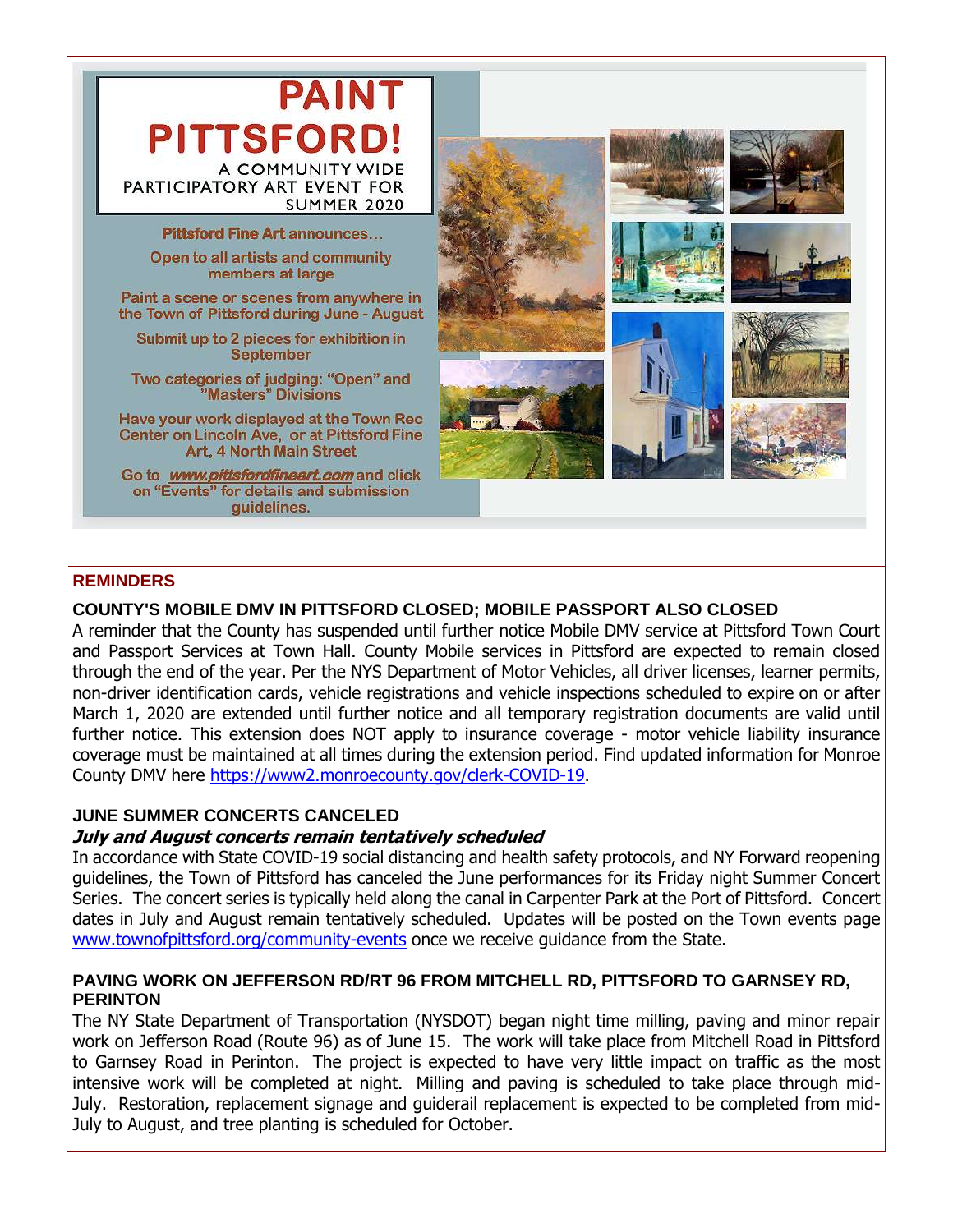#### **ASL INTERPRETER AT TOWN BOARD MEETINGS**

The Town of Pittsford provides an American Sign Language interpreter at every meeting of the Pittsford Town Board, to interpret for those who need this service.

#### **UPCOMING COMMUNITY ACTIVITIES IN PITTSFORD**

- **June performances** for the **[Town Summer Concert Series](http://r20.rs6.net/tn.jsp?f=001oFsxeJAhi5itpVtVLQ6JhGuZqjBD74tzjUa7j-RL_qYBmPozJUAzYHCfqBt8bOIB8jKRP4I4f1tgvI2chRdpAKJG1lvFxaI_OYiZ9EIhBkGdnNoV1LSq-zJ5oVv9LAqcgjzkbR33Z2e3sGZn2Vgtj4FSDWOHg_Er1Mu4UBWE0d6mdDCxlBb3rxKuGm38V9-GZpGGO06HA3pTaLSqUIWSrdpBNPZSR919PTWEsgUtkYQrelYHDFOlXJ4Ux2AHGQoSmvG-21SFJ8txkXYCD5NUtcie4MBlXFzLWDIDsy1jAO2aU4KL8SeqW6Bjov_-0t5z&c=EhzlqT13_gbDl7cIaMBbQYYCZqkKytkygVs8wdT_apQX604r4U179g==&ch=L0e1_i6GB-hV70Umk1Pndi5EktvEwwQNw9UPVez3nGBSCmJVlvsmyw==) have been CANCELED** due to COVID-19 coronavirus pandemic health and safety protocols; the concert series is typically held along the canal in Carpenter Park at the Port of Pittsford. Concert dates in July and August remain tentatively scheduled. Updates will be posted on the Town events page [www.townofpittsford.org/community](http://r20.rs6.net/tn.jsp?f=001oFsxeJAhi5itpVtVLQ6JhGuZqjBD74tzjUa7j-RL_qYBmPozJUAzYIy2VXObJ15jphtPhLFEHLSqs_6H-YK_KjnurOxo-5JEwgNOSYlQ31NcFeVX0PkfKSypo7AmKV_1yCaeSLLpb1s-hrT5ZT3WMdW9dCgLG9cPO7zIwbYuu9NSgvA2bLznN_JAHaNLxNgPyFYFdkRhjTFuBbXqRNamVjE69O3jbmNI0wxFQzFuv6jgc56-iqacqzoAIx--JT4Zd1ZpfpE0DQ9x0n09k_7wrJIz-pMnUetbjjqQe8u07FBBSGPudfjQ6rZRhIZ7Zq0N&c=EhzlqT13_gbDl7cIaMBbQYYCZqkKytkygVs8wdT_apQX604r4U179g==&ch=L0e1_i6GB-hV70Umk1Pndi5EktvEwwQNw9UPVez3nGBSCmJVlvsmyw==)[events](http://r20.rs6.net/tn.jsp?f=001oFsxeJAhi5itpVtVLQ6JhGuZqjBD74tzjUa7j-RL_qYBmPozJUAzYIy2VXObJ15jphtPhLFEHLSqs_6H-YK_KjnurOxo-5JEwgNOSYlQ31NcFeVX0PkfKSypo7AmKV_1yCaeSLLpb1s-hrT5ZT3WMdW9dCgLG9cPO7zIwbYuu9NSgvA2bLznN_JAHaNLxNgPyFYFdkRhjTFuBbXqRNamVjE69O3jbmNI0wxFQzFuv6jgc56-iqacqzoAIx--JT4Zd1ZpfpE0DQ9x0n09k_7wrJIz-pMnUetbjjqQe8u07FBBSGPudfjQ6rZRhIZ7Zq0N&c=EhzlqT13_gbDl7cIaMBbQYYCZqkKytkygVs8wdT_apQX604r4U179g==&ch=L0e1_i6GB-hV70Umk1Pndi5EktvEwwQNw9UPVez3nGBSCmJVlvsmyw==)
- **Food Truck Wednesdays at the Spiegel Pittsford Community Center,** Wednesday, July 8, 5:00 - 8:00pm (or until menu items are sold out), a different food truck each week offering items for sale, Spiegel Pittsford Community Center, 35 Lincoln Avenue; check Pittsford Recreation Facebook page and Town eNews each week for food truck and menu. The event continues each Wednesday through August 26.

#### **TOWN OF PITTSFORD BOARD MEETINGS**

 **Design Review and Historic Preservation Board**, Thursday, 6/25, 6:00pm, ONLINE ACCESS via Zoom video conferencing; information for accessing and viewing the meeting can be found on page 2 of the meeting agenda; the meeting agenda is posted at least two days prior to the meeting on the Town website here: [www.townofpittsford.org/home-minutes](http://r20.rs6.net/tn.jsp?f=001oFsxeJAhi5itpVtVLQ6JhGuZqjBD74tzjUa7j-RL_qYBmPozJUAzYDtvSQiUmDP79oJNwykXezieZqt1szR3OI4uzSz_6J1y1TNOMz9I8BjGNUWZHk3-_zP860N99vnWxB6aZ_p0IYcfp03VBF6nlQiOoOt7fhUWUr1IKwQxMi8THRzykpWaEP6Cg80Evh-MW_ELtC9MKSBaXvBsFvLnWHVdgyOaZ8BxyvpogJdOq__jh6CRXHdwMG7H6wEMU6GVwIetvBxrNvR5_Oc-4O4n2PYiWi7s8kTIzEjRM_eqnyyKTWFkJPA_5A==&c=EhzlqT13_gbDl7cIaMBbQYYCZqkKytkygVs8wdT_apQX604r4U179g==&ch=L0e1_i6GB-hV70Umk1Pndi5EktvEwwQNw9UPVez3nGBSCmJVlvsmyw==) - NOTE REVISED TIME

#### **COMMUNITY MEETINGS CALENDAR**

- [American Legion Rayson-Miller Post 899](http://r20.rs6.net/tn.jsp?f=001oFsxeJAhi5itpVtVLQ6JhGuZqjBD74tzjUa7j-RL_qYBmPozJUAzYFvaE9yqPSMLo_Xf802O_kaKducH7dYUJrstUEHvZe6zk5dSOe8_kv8SxeAS6GX_jh4ngzj8Ngqb0fod_yE8Ljsh556oMR-vEe6iQt80a3CF_mxwmDV7wAyz1B5RlEfgDSyn0Qqt7fU6cE21hVE6PsP38zLZR92twxuE_NiPhF2RqeRmUadxBOxwO3wpV14w2lp8mG74QIAYlbYY-iFwzYIW6uUzN-uijOoaSJmDYRA1hMstHSI9U6-wXLIHKd3ccg==&c=EhzlqT13_gbDl7cIaMBbQYYCZqkKytkygVs8wdT_apQX604r4U179g==&ch=L0e1_i6GB-hV70Umk1Pndi5EktvEwwQNw9UPVez3nGBSCmJVlvsmyw==) TUESDAY MORNING BREAKFAST MEETINGS CANCELED UNTIL FURTHER NOTICE due to COVID-19 coronavirus social distancing requirements. Eligible veterans welcome to join the Post; for [membership information](http://r20.rs6.net/tn.jsp?f=001oFsxeJAhi5itpVtVLQ6JhGuZqjBD74tzjUa7j-RL_qYBmPozJUAzYFvaE9yqPSMLY2xsgoVUkUl4Hl27AtwOfMlWnQtfZWZ6TPhVpgkdGR2HHR4QIiuGeZnnCsBoJBrf6xp7E370ZkvMwW1hMhRHYVkPc0WZCJKtLC5nTyNFLi5G9dIzp2f6Tp632-PkYI9vFeSowT0Dd5BHYeLsEYtWal5HI7TDZyTDWxVhs-xsF1HaVFPqcCBvsCnG1FclYApXPD0tKCtbhV-AoJsApAnkjvgIGiVUuV4GwJMKzFIb8xtil2njXFnZ2Fzg8azDK2ll7glfX-gyCWE=&c=EhzlqT13_gbDl7cIaMBbQYYCZqkKytkygVs8wdT_apQX604r4U179g==&ch=L0e1_i6GB-hV70Umk1Pndi5EktvEwwQNw9UPVez3nGBSCmJVlvsmyw==) visit the [Rayson-Miller Post website](http://r20.rs6.net/tn.jsp?f=001oFsxeJAhi5itpVtVLQ6JhGuZqjBD74tzjUa7j-RL_qYBmPozJUAzYHnLAdqhfpdXjQcBnPxO7RzJKtIJD0jCTbijhocmq7NwS00NmmxlWoy6MyISMkwuVfXPjrm2cjdDrlsdPPiHDW_IwL21VJrsNqHeHzZ0vSmuqT6fy9DHvLtNJS2XjaAsX6E67Lj9axSqAj1JHoMP0K5kfFj3rP7mVdpn2fPLC06OyZV2dWZMBHcTt_M3SdYXg0oI4P6zf1lDZhzPs8Gmkmz0X_OkThWEDdwUMg6YkdOKYOlu_sNH0-XcSlLWjkaRQpscIDSL4ZwtCXsY-IAvk5ggulRD6UVF5Nw7czAg3mUQMEQz0wK9d6QZCRaObo8Ntd9jKpvb1zJzbpgmyiUs9Kw=&c=EhzlqT13_gbDl7cIaMBbQYYCZqkKytkygVs8wdT_apQX604r4U179g==&ch=L0e1_i6GB-hV70Umk1Pndi5EktvEwwQNw9UPVez3nGBSCmJVlvsmyw==)
- [Pittsford Rotary Club,](http://r20.rs6.net/tn.jsp?f=001oFsxeJAhi5itpVtVLQ6JhGuZqjBD74tzjUa7j-RL_qYBmPozJUAzYDtvSQiUmDP7Zvba9unkHcAcD3ZAIuGGhXb9BPCPTUauNurk768VFXOwjnciKgA3hO-KJ-PvVMtETjEvD9R9_tzNwm8pFLjvmHBaWxCGHVC-Odm8OoqWxjSY1zAPax9WBJcY_PIH1F53acZboT3LMQQ2vU1mdk4ADX-CpbKUaqcFxxq7HaEHesm1mTWDvlOwWOdLxRPyVOW9FK-RjPexNMj50w0uFgVNf3TnnUdbxdeI42roURa01iY=&c=EhzlqT13_gbDl7cIaMBbQYYCZqkKytkygVs8wdT_apQX604r4U179g==&ch=L0e1_i6GB-hV70Umk1Pndi5EktvEwwQNw9UPVez3nGBSCmJVlvsmyw==) WEEKLY IN-PERSON MEETINGS CANCELED UNTIL FURTHER NOTICE due to COVID-19 coronavirus social distancing requirements; check the Pittsford Rotary Facebook page for virtual meeting information.
- [Pittsford Art Group M](https://pittsfordartgroup.wordpress.com/?utm_source=eNews+6-24-20&utm_campaign=eNews+06-24-20&utm_medium=email)EETINGS CANCELED UNTIL FURTHER NOTICE due to COVID-19 coronavirus social distancing requirements. For further information, contact PAG president [Margie Mitchell](mailto:mhsmitchell@gmail.com?subject=Pittsford%20Art%20Group%20Meetings%20and%20Membership)

### **Town Facility Closures**

**Spiegel Pittsford Community Center** - building is closed until further notice except for select programs, Senior Meals to Go, and Summer Fun Day Camps; see Program Info & Registration link at [www.townofpittsford.org/home-recreation.](http://r20.rs6.net/tn.jsp?f=001oFsxeJAhi5itpVtVLQ6JhGuZqjBD74tzjUa7j-RL_qYBmPozJUAzYNU_JPTyzaihtpOtwqGlRZr0hRMRJJCZYBW50eU-eZ9fP13Iyl5OJGQhN7x9H1NFttkGi6heebZYhCIuFb5clxmGzkhZ57aIOFDp-waob0LVwDH2ICAItxFYXAN-oEi8_jl7ung0vVBInU7YBEETxI9EwOJRZ-V0g4-nQsHiwmEq9WoR4dqnOVy3cy2aA3DdWf3gxFEXNyF9Z-kZ2vBacEnjk4DY21uuco9U9gGYDOEckwH8Nz5SIrIPIMW2edK1aZfZlJliTjuZ&c=EhzlqT13_gbDl7cIaMBbQYYCZqkKytkygVs8wdT_apQX604r4U179g==&ch=L0e1_i6GB-hV70Umk1Pndi5EktvEwwQNw9UPVez3nGBSCmJVlvsmyw==)

**Pittsford Community Library** - building is closed and all programs canceled until further notice, online resources available at [www.townofpittsford.org/home-library-resources.](http://r20.rs6.net/tn.jsp?f=001oFsxeJAhi5itpVtVLQ6JhGuZqjBD74tzjUa7j-RL_qYBmPozJUAzYCb6i99Rj_NoWb4wV45NF51kQkxcx9mm2lh5PtO0kcCUJRYl7oE3T4dMhcI94sc3ImgoILqHXB-sgAHsFC2bJmaty-o7J-oZbweCV2w1NMIVny8DctCowYd2Zr-_icKsGURLmpZXAov_PB9Z4ipTaAAKBfoInShCitrkIPWDl4BdlRiVzbqVk1xArPmMSuxdDKqsJm3YBrT6xd-NeXZ6ea1QHOp7X0ct7OhO0nKlQcR_YYgFxaIfs1Dx5Oy43VGX4GD8dQ-B-fSD_lGKQGrBYSU=&c=EhzlqT13_gbDl7cIaMBbQYYCZqkKytkygVs8wdT_apQX604r4U179g==&ch=L0e1_i6GB-hV70Umk1Pndi5EktvEwwQNw9UPVez3nGBSCmJVlvsmyw==) For virtual children's programming check the Library's Facebook page [www.facebook.com/PittsfordLibrary/.](http://r20.rs6.net/tn.jsp?f=001oFsxeJAhi5itpVtVLQ6JhGuZqjBD74tzjUa7j-RL_qYBmPozJUAzYNdhg9Aya9luGTXR8XIiG9WoFyioTPSC6_78Z9z99fbzCa4pFl92_p67XgDp5gWMQapEaACZ3RHPDE-f42B_TXZpIzYKQyT4s9TDXWoMtaVxds7W80cMNtgUQGym3EjvcSWx8nCkAqmjVP5QZ4hkTE4=&c=EhzlqT13_gbDl7cIaMBbQYYCZqkKytkygVs8wdT_apQX604r4U179g==&ch=L0e1_i6GB-hV70Umk1Pndi5EktvEwwQNw9UPVez3nGBSCmJVlvsmyw==) The Book Drop return area is now open; please only deposit returned books, donations are not being accepted at this time. All items checked out after February 3 will now have a due date of June 29 and can be returned then. Curbside pickup of Library materials is available for Monroe County Library System cardholders. For details, and other updates, visit the Library's Updates page at [https://tinyurl.com/vg242of.](http://r20.rs6.net/tn.jsp?f=001oFsxeJAhi5itpVtVLQ6JhGuZqjBD74tzjUa7j-RL_qYBmPozJUAzYNdhg9Aya9lurrF0r0MZ4q1EkUT-QgO7TZCDDZCFgWVTi-lVXl3ReGeDrUeHuNUJGpBTnBldGHMOwGoZqOZdxQWqR732ASc3YRlYLFSrALh7NibBczZz5xnf3Z5ynpOwRw==&c=EhzlqT13_gbDl7cIaMBbQYYCZqkKytkygVs8wdT_apQX604r4U179g==&ch=L0e1_i6GB-hV70Umk1Pndi5EktvEwwQNw9UPVez3nGBSCmJVlvsmyw==)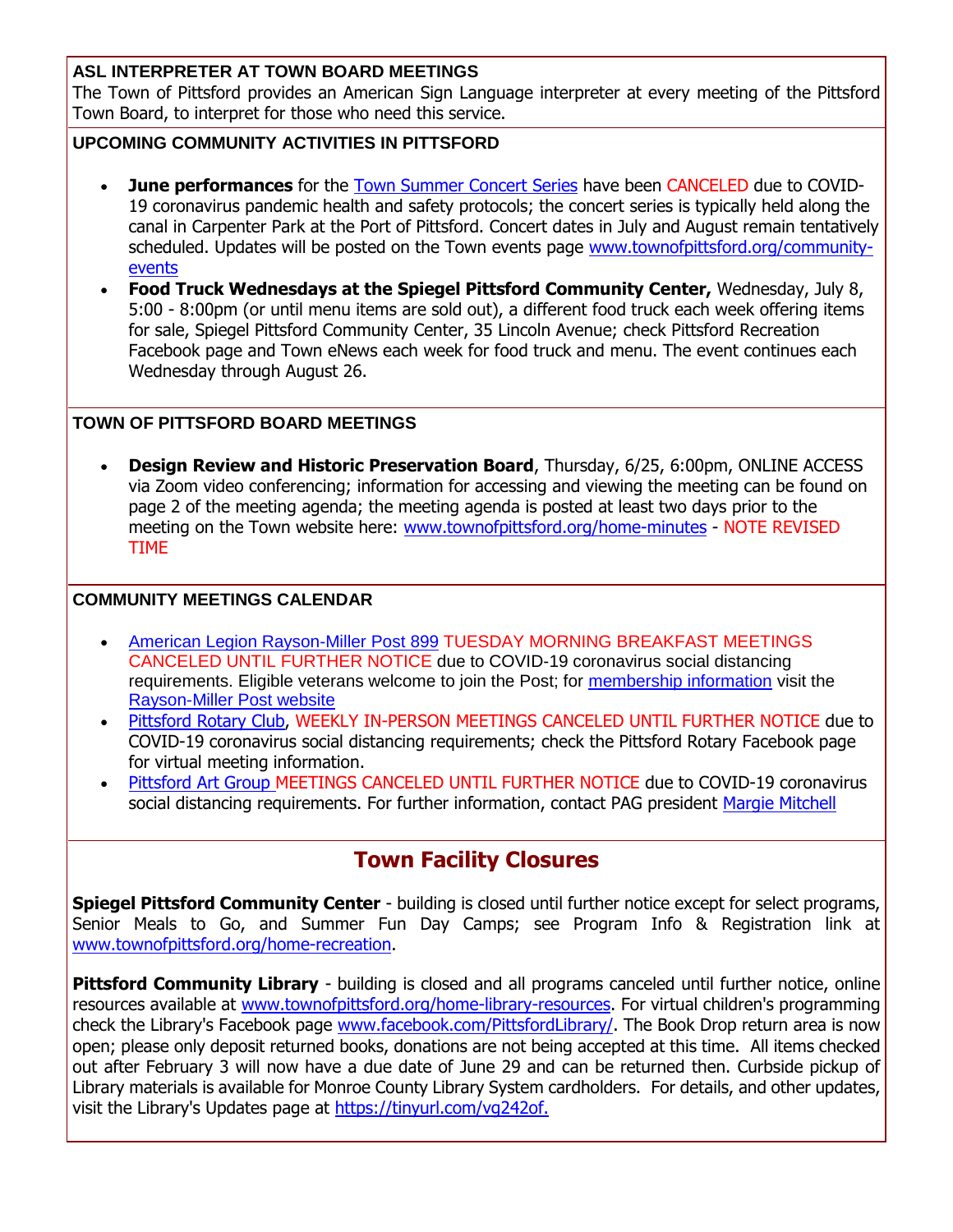**Town Hall** is open to residents by appointment only; in-person meetings will be limited and allowed only when absolutely necessary. Calls should be made to the department related to the inquiry. Town Hall remains staffed to handle business online and by mail, phone, email and the "drop slot" to the right of the front door of Town Hall.

**Town Clerk:** All services of the Town Clerk are available online, by mail, phone and email. If necessary, an appointment can be arranged. Contact at 248-6214 or [ldillon@townofpittsford.org,](mailto:ldillon@townofpittsford.org) mail materials to Pittsford Town Clerk's Office, 11 South Main Street, Pittsford NY 14534. Services info at [www.townofpittsford.org/home-clerk.](http://r20.rs6.net/tn.jsp?f=001oFsxeJAhi5itpVtVLQ6JhGuZqjBD74tzjUa7j-RL_qYBmPozJUAzYCb6i99Rj_No3NIV-eXGjkPDdCopWzMpM7ng2Clv0B_gO9YXXOwly-muMkhXgIF2cmJW5lJURUx411XrY7B1t-SOgKrOX42WO4EAWNaadZ462fTh2WRu7h-ztV8BeyzWYI1KYZ-D7ZLX8TdbadlxlUlCmi_PpSpl0khr4bBVilXxNZlXiYvr5zi-CfQQ58J79DwiJXoVzw2xplzoQWPwQ85MeMHXleGcsbfc3Yw7uH5Ke4rZuvt1zC9jjEjkVKN07g==&c=EhzlqT13_gbDl7cIaMBbQYYCZqkKytkygVs8wdT_apQX604r4U179g==&ch=L0e1_i6GB-hV70Umk1Pndi5EktvEwwQNw9UPVez3nGBSCmJVlvsmyw==)

**Town Court:** By order of the Chief Administrative Judge of the State of New York, Town Court is closed until further notice. The Pittsford Town Court staff are available to answer phone calls and emails Monday - Friday, from 9:00am - 5:00pm. The Town Court remains closed to the public; the Court Office is open by appointment only. All court cases have been administratively adjourned until further notice and no future court dates have been set at this time. Court staff may be reached at (585) 248-6238 or (585) 248-6239, or by email at [pdromgoole@townofpittsford.org.](mailto:pdromgoole@townofpittsford.org) Those with pending matters scheduled before Pittsford Town Court will not be penalized for failure to appear or pay fines during this period of time. Once the Town Court office reopens, Court personnel will contact all individuals with pending business before the court to reschedule appearances and address fine payments. Other essential court matters (new arraignments) will be handled at the Monroe County Courthouse, Hall of Justice, 99 Exchange Blvd #545, Rochester, NY 14614, which is the designated central location for Monroe County. For more information, see [http://ww2.nycourts.gov/courts/7jd/index.shtml](http://r20.rs6.net/tn.jsp?f=001oFsxeJAhi5itpVtVLQ6JhGuZqjBD74tzjUa7j-RL_qYBmPozJUAzYDPNugEalERjFGU18lQa4QG--96WVA3G10S2tLKVtz444JsgmcWyQcAZRyxRucGPJQlnN9E7vRxKb21x6jg2ygBvSDdcBPR50A4b77oReyx3tPwvK0RosJVxygFrfVxu1xMRZd25iW_Dm05WiTynX3wdIkjc-k6v0VDWg08iQI50YpdShwxUNuUS3UP0qX1bs9RQbDe0GjRALJH4nm9Q5lenYp_rTU8tq7ootmY0WwNbFGhBWqQeNTuKmkPIe5HEWgmy-dKfWZlY&c=EhzlqT13_gbDl7cIaMBbQYYCZqkKytkygVs8wdT_apQX604r4U179g==&ch=L0e1_i6GB-hV70Umk1Pndi5EktvEwwQNw9UPVez3nGBSCmJVlvsmyw==) or call (585) 371-3848.

**All Town Playgrounds:** residents may use Town playgrounds at their own risk, as it is not possible for the Town to keep equipment appropriately sanitized after every use. Those using Town playgrounds are expected to observe COVID-19 social distancing and hygiene protocols.

**All Town Parks:** all Town parks are open; all courts are open, all athletic fields are open to groups of 25 individuals or less, and all trails and walkways are accessible. Those using Town parks are expected to observe COVID-19 social distancing and hygiene protocols.

**Thornell Farm Park:** the park is open and per State requirements, all grass and turf sports fields are open to group activities of 25 individuals or less; the tennis courts, trails, walkways and the playground are open to residents. COVID-19 social distancing and hygiene protocols are required.

**King's Bend Park Lodges and the Mile Post School:** are closed to the public until further notice, as these sites are being used as Public Works crew operation centers.

**Building Department:** As of May 15, 2020 the Governor has begun the phased reopening of New York State. The Town of Pittsford and the surrounding Finger Lakes region have met the criteria set by the Governor to reopen. Construction is included in Phase 1 of the reopening plan. As construction moves forward, all COVID-19 safety guidelines set by the State and Federal governments must be followed while on the job site. To protect the community and limit the spread of COVID-19, the Town of Pittsford has altered accordingly its inspection and permitting procedures. See the Town of Pittsford COVID-19 Building Inspection Procedures for details; additional information can be found here: New York State Construction Guidelines. For more information contact Town of Pittsford Building Inspector Mark Lenzi at [mlenzi@townofpittsford.org](mailto:mlenzi@townofpittsford.org?subject=COVID-19%20Construciton%20Information) or call the Town Building Department at 585-248-6265.

**Town Public Works** - Highway, Sewer and Parks Departments: All operations continue. Crews in these departments are following hygiene and social distancing protocols in light of the COVID-19 threat.

#### **Monroe County Services at Town facilities:**

The County has suspended until further notice Passport Services at Town Hall and Mobile DMV service at Pittsford Town Court. Per the NYS Department of Motor Vehicles, all driver licenses, learner permits, non-